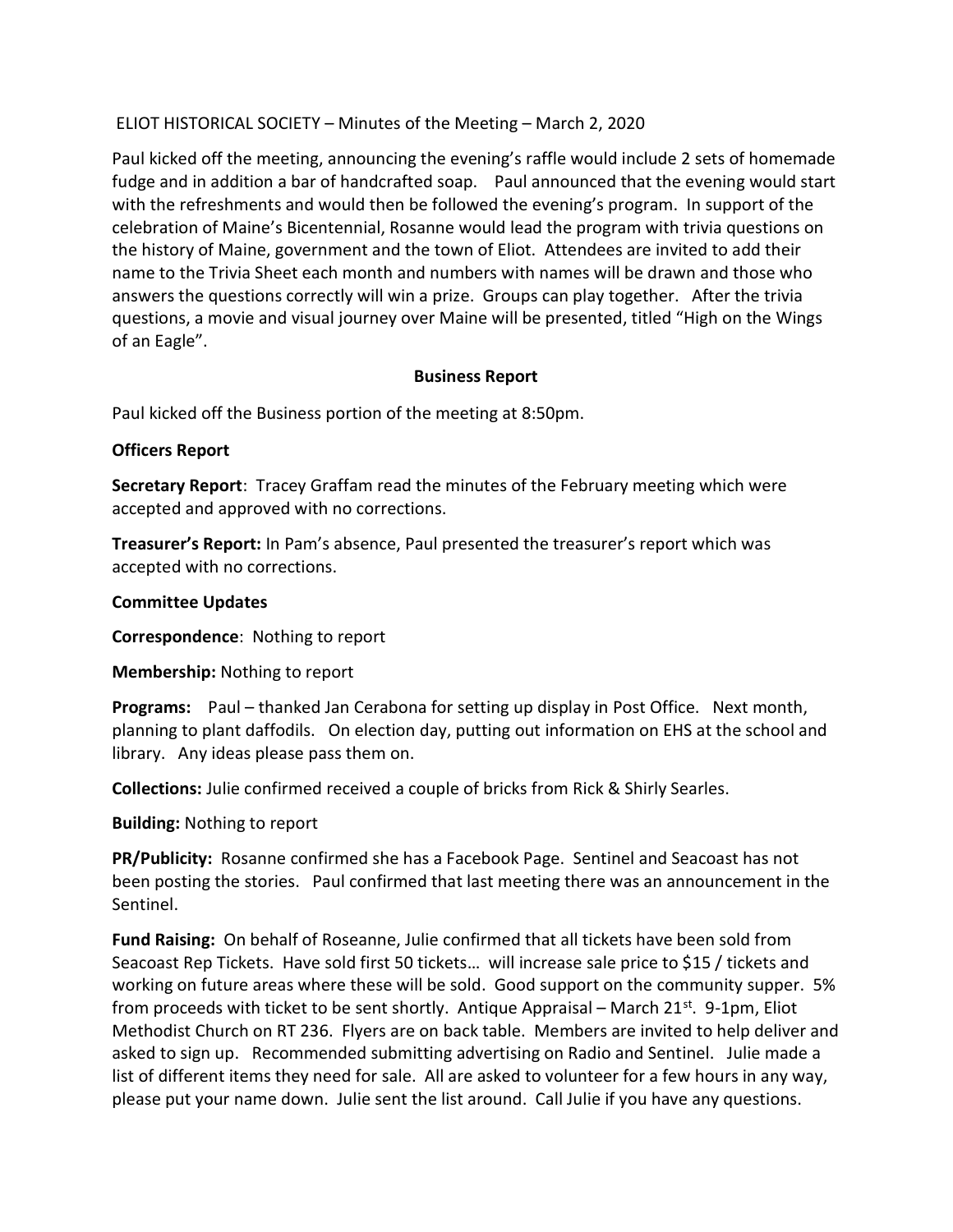Julie will pick up or delivery to Julie at any time. Need to get the flyers out on the Antique Appraisal. Congdon after Dark is also an option, they will partner with us during the summer: Paul and Margie filled out the application and submitted. Food Trucks arrive in evening. Tithing Tuesdays – 10% donated to recognize organizations like ours, if selected, proceeds would come to us. We can promote our organization with a booth and sell items at the event - wonderful opportunity. Also, looking at a shared program with Hackmatack Playhouse, will want to pick a date as a group of one of the plays, estimate how many tickets you think you can sell, the playhouse will set aside this many tickets @\$20 and we can sell at \$30. Tents available for cookout / wine cheese as a group…. Pick a date and decide how many tickets. In Spring we would determine how many tickets. Make up vouchers to sell ahead of time. We would pick a date, EHS will purchase so many tickets… as a Society Fun Night…Social Event. Plays this summer include: July - The Foreigner, Aug - Legally Blonde, End of August thru September - Spitfire Grill. We are asked to pick a date as soon as possible. Deadline March  $21^{st}$ . Table until May meeting. (discussed that the Senior price is \$20) Not much of saving. On sale at the Supper. Eliot Festival Day meeting – more and more interest – goal to grow Eliot Festival – looking to hear about the Grant – on fireworks back in budget. Good Neighbor day: put in a request to Mike Zamarchi to work at the school, to get it scraped. Interested people in community to help get this done. Kid's Day, Tues. April 14th, Good Neighbor Week, looking to get out the message. Roseanne contacted Mike, to get some kids help out. Need assistance to determine what needs to be done.

**Education:** Jan shared the March  $16<sup>th</sup>$  Bicentennial Celebration and the unveiling of the Nightingale. Jan will confirm it will be ready. On the  $27<sup>th</sup>$ , Kids doing a tour from Highschool and Grange, working with kids on two Thursdays. Roseanne will send out an email with exact dates. Kids will be learning about the Brickyards, the Nightingale and history of the school. Jan will update on Wednesday. Jan will be at the polls tomorrow with Eliot Maine "On a Roll" – will be on sale.

Grants: Still waiting to hear about Fabulous Finds – no news yet.

### 2019 Nomination Committee: No updates.

### Old Business:

Community Supper at the Eliot Methodist Church on Route 236 on Saturday, March 14<sup>th</sup>, has great support. A list has been made up for what we are in need. There are 11 different entities sponsoring this meeting again on the  $9<sup>th</sup>$ . Looking for help in the kitchen, make pies & salad etc. Meeting on the  $9<sup>th</sup>$  will determine. Church is taking a lead on the set up and clean up, just looking for help to support. The Historical Society is listed as a sponsor. Monetary contributions are accepted as well. Donate 3 or more items to the Food Pantry, or Donate \$, Baked Beans (enter in contest) or Volunteer. Prizes include free door prizes, raffles, (50-50).